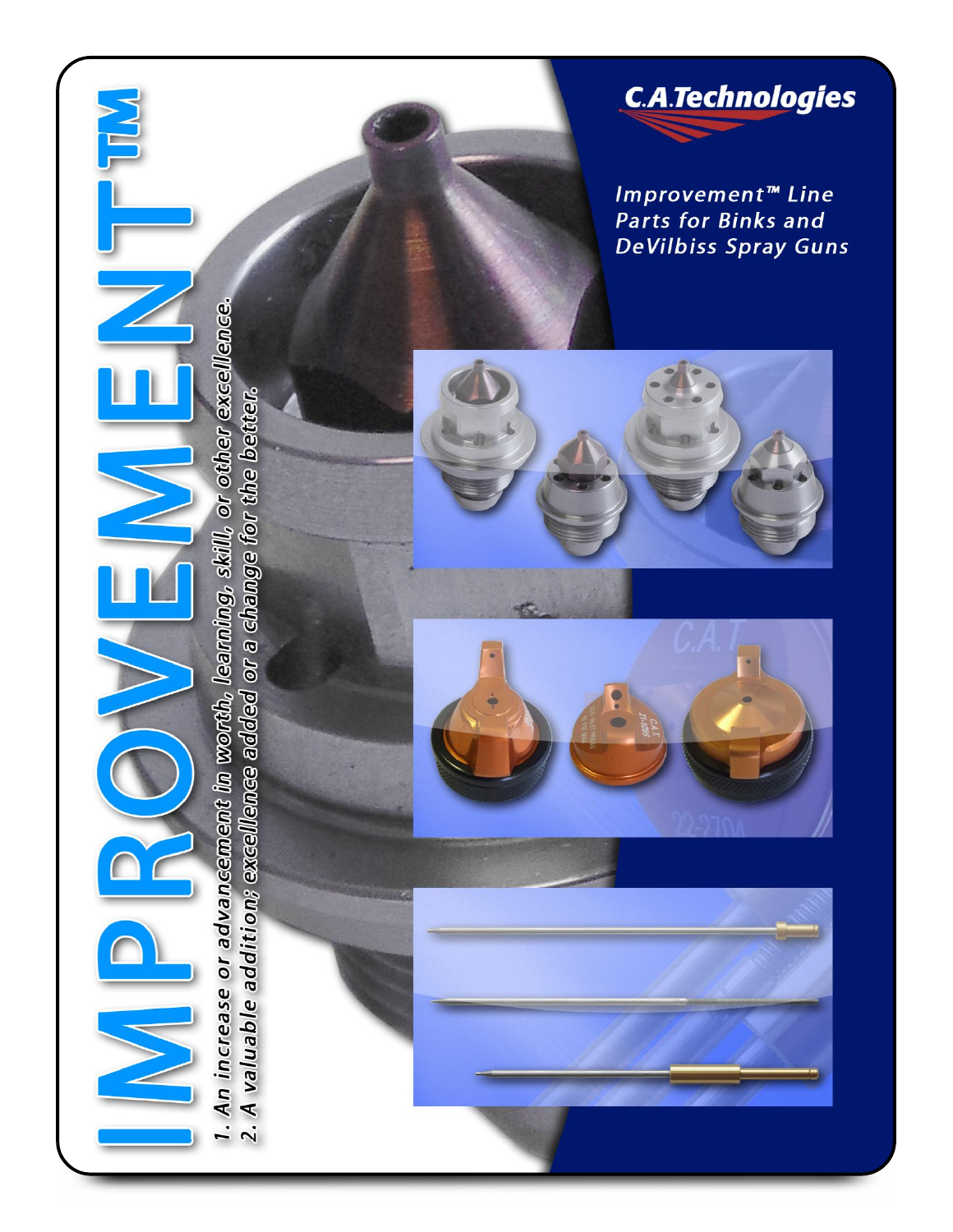### **Improvement™ line for BINKS® Spray Guns**

### *Air Caps*

| <b>Replaces Binks Air Cap#</b> | <b>CAT Air Cap#</b> | <b>Approx. CFM</b> | <b>Approx Pattern Width</b> | <b>Compatible Fluid Nozzles</b>                                              |
|--------------------------------|---------------------|--------------------|-----------------------------|------------------------------------------------------------------------------|
| 90P                            | 21-1090             | 6                  | 10                          |                                                                              |
| 91P                            | 21-1091             | 8                  | 11                          |                                                                              |
| 92P                            | 21-1092             | 8                  | 11                          |                                                                              |
| 93P                            | 21-1093             | 10                 | 12                          | All HVLP fluid nozzles are compatible with HVLP air caps.                    |
| 94P                            | 21-1094             | 13                 | 15                          |                                                                              |
| 95P                            | 21-1095             | 20                 | 12                          |                                                                              |
| 95PT*                          | 21-1095T            | 20                 | 12                          |                                                                              |
| 97P                            | 21-1097             | 20                 | 13                          | Actual fluid nozzle air cap combinations w ill be determined by application. |
| 95AP                           | 21-1195             | 20                 | 13                          |                                                                              |
| 97AP                           | 21-1197             | 20                 | 14                          |                                                                              |
| 54-3531 Retaining Ring         | 21-1001             |                    |                             |                                                                              |

*\*Teflon Coated*

## **P**

| <b>Fluid Nozzles</b>                          |                                            |                                                   |                                |                         |                        | <b>Compatible Fluid Needles</b> |                        |                     |                |            |
|-----------------------------------------------|--------------------------------------------|---------------------------------------------------|--------------------------------|-------------------------|------------------------|---------------------------------|------------------------|---------------------|----------------|------------|
| <b>Replaces Binks</b><br><b>Fluid Nozzle#</b> | <b>CAT Standard</b><br><b>Fluid Nozzle</b> | <b>CAT Replaceable</b><br><b>Tip Fluid Nozzle</b> | Replacement<br><b>Tip Only</b> | <b>Orifice Diameter</b> |                        | Mach1                           |                        | <b>M1-G, SL, FL</b> | Mach 1A (Auto) |            |
|                                               | (1 Piece Nozzle)                           | (2 Piece Nozzle)                                  |                                |                         | <b>Binks</b>           | <b>CAT</b>                      | <b>Binks</b>           | <b>CAT</b>          | <b>Binks</b>   | <b>CAT</b> |
| 89                                            | 31-1105                                    | 31-1205                                           | 31-0205                        | $0.5$ mm $(.020")$      |                        |                                 |                        |                     |                |            |
| 90                                            | 31-1108                                    | 31-1208                                           | 31-0208                        | $0.8$ mm $(.022")$      |                        |                                 |                        |                     |                |            |
| 91                                            | 31-1110                                    | 31-1210                                           | 31-0210                        | $1.0$ mm $(.040")$      |                        |                                 |                        |                     | 47-472         |            |
| 92                                            | 31-1112                                    | 31-1212                                           | 31-0212                        | 1.2 mm (.046")          | 54-3940<br>(Nylon Tip) | 41-1102N                        | 54-4381<br>(Nylon Tip) | 41-1202N            | (Nylon Tip)    | 41-1000N   |
| 93                                            | 31-1113                                    | 31-1213                                           | 31-0213                        | 1.3 mm (.052")          |                        |                                 |                        |                     |                |            |
| 94                                            | 31-1114                                    | 31-1214                                           | 31-0214                        | 1.4 mm (.055")          | 54-3941                | 41-1101                         | 54-4382                | 41-1201             | 47-478         | 41-1000    |
| 95                                            | 31-1115                                    | 31-1215                                           | 31-0215                        | 1.5 mm (.059")          |                        |                                 |                        |                     | (ABSS)         |            |
| 96                                            | 31-1116                                    | 31-1216                                           | 31-0216                        | $1.6$ mm $(.063")$      |                        |                                 |                        |                     |                |            |
| 97                                            | 31-1117                                    | 31-1217                                           | 31-0217                        | $1.7$ mm $(.070")$      |                        |                                 |                        |                     |                |            |

### *Feathering Fluid Nozzles Compatible Fluid Needles*

|                                               | , caulonny , laid <b>, cal</b> co                                                         |                  |                                |                         |              |                   |              |                     |  |
|-----------------------------------------------|-------------------------------------------------------------------------------------------|------------------|--------------------------------|-------------------------|--------------|-------------------|--------------|---------------------|--|
| <b>Replaces Binks</b><br><b>Fluid Nozzle#</b> | CAT Replaceable <br><b>CAT Standard</b><br><b>Tip Fluid Nozzle</b><br><b>Fluid Nozzle</b> |                  | Replacement<br><b>Tip Only</b> | <b>Orifice Diameter</b> |              | Mach <sub>1</sub> |              | <b>M1-G, SL, FL</b> |  |
|                                               | $(1$ Piece Nozzle)                                                                        | (2 Piece Nozzle) |                                |                         | <b>Binks</b> | <b>CAT</b>        | <b>Binks</b> | CA <sub>7</sub>     |  |
| 92F                                           | 31-1312                                                                                   | 31-1412          | 31-0412                        | 1.2 mm (.046")          | 54-4024      | 41-1112           | 54-4389      | 41-1212             |  |
| 94F                                           | 31-1314                                                                                   | 31-1414          | 31-0414                        | 1.4 mm (.055")          | 54-4026      | 41-1114           | 54-4390      | 41-1214             |  |
| 97F                                           | 31-1317                                                                                   | 31-1417          | 31-0417                        | 1.7 mm (.070")          | 54-4029      | 41-1117           | 54-4391      | 41-1217             |  |

### **Improvement™ line Repair Kits for BINKS® Spray Guns**

|           |                                                                                 |           | <b>Complete Gun Rebuild</b> |                                                | <b>Needle Packing</b> | <b>Air Valve</b>                  |                  |  |
|-----------|---------------------------------------------------------------------------------|-----------|-----------------------------|------------------------------------------------|-----------------------|-----------------------------------|------------------|--|
| Kits      | <b>Binks Gun</b><br><b>Replaces Binks</b><br><b>Repair Kit#</b><br><b>Model</b> |           | <b>CAT Part#</b>            | <b>Replaces</b><br><b>Binks Repair</b><br>Kit# | <b>CAT Part#</b>      | <b>Replaces Binks Repair Kit#</b> | <b>CAT Part#</b> |  |
|           | Mach 1                                                                          | 54-3605   | 11-1104                     | 54-4261                                        | 11-1100               | <b>N/A</b>                        |                  |  |
| air       | 95 Gun                                                                          | 54-3577   |                             | 54-4225                                        |                       | 54-4226                           |                  |  |
|           | Mach 1 SL & FL                                                                  | 54-4278   |                             |                                                | <b>N/A</b>            |                                   |                  |  |
| D         | $M1-G$                                                                          | 54-4367   | 11-1105                     | 54-4370                                        | 61-1026               |                                   | 11-1103          |  |
| <b>Re</b> | 95G guns                                                                        | 54-3589   |                             |                                                |                       | 54-4226                           |                  |  |
|           | Mach 1A, 95A                                                                    | 54-3980   | 11-1106                     | 54-4261                                        | 11-1100               | <b>N/A</b>                        |                  |  |
|           | 2001 Gun                                                                        | $6 - 229$ | 11-1107                     | $6 - 231$                                      | 11-1102               |                                   |                  |  |

### **Improvement™ line for BINKS® Spray Guns**

| <b>Air Caps</b>                 |                     |                    |                             |                                                            |
|---------------------------------|---------------------|--------------------|-----------------------------|------------------------------------------------------------|
| <b>Replaces Binks Air Cap #</b> | <b>CAT Air Cap#</b> | <b>Approx. CFM</b> | <b>Approx Pattern Width</b> | <b>Compatible Fluid Nozzles</b>                            |
| 63P                             | 21-2163             | 8                  | 8                           |                                                            |
| 63PB                            | 21-2263             | 14                 | 14                          | 31-2106 thru 31-2113, 31-2206 thru 31-2213                 |
| 63PE                            | 21-2263-E           | 15                 | 13                          |                                                            |
| 63PH-1-20                       | 21-2363             | 13.6               | 14                          |                                                            |
| 66S                             | 21-2166             | 5                  | 9                           |                                                            |
| 66SD                            | 21-2266             | 12                 | 10                          |                                                            |
| 66SD-3                          | 21-2266-3           | 16.2               | 15                          | 31-2106 thru 31-2117, 31-2206 thru 31-2217                 |
| 66SH                            | 21-2366             | 12                 | 12                          |                                                            |
| 66SK                            | 21-2466             | 15                 | 13                          |                                                            |
| 67PB                            | 21-2167             | 14.5               | 12                          | 31-2117, 31-2122, 31-2217 thru 31-2222                     |
| 67PD                            | 21-2267             | 15                 | 15                          |                                                            |
| 68PB                            | 21-2168             | 14                 | 12                          | 31-2128, 31-2228                                           |
| 200                             | $21 - 200*$         | 5.2                | 12                          | *Requires 21-1584 Ring and 21-1583 Base (order separately) |
| 262                             | 21-2262*            | 11                 | 6                           | Requires 21-205 Retaining Ring                             |
| R <sub>3</sub>                  | 21-223              | 3 @ 30 PSI         | 10                          |                                                            |

# Binks and 2001 are registered trademarks of Illinois Tool Works Inc.

**BINKS® HVLP**

**BINKS® Repair Kits**

**BINKS® Conventional**

## DeVilbiss is a registered trademark of Illinois Tool Works Inc.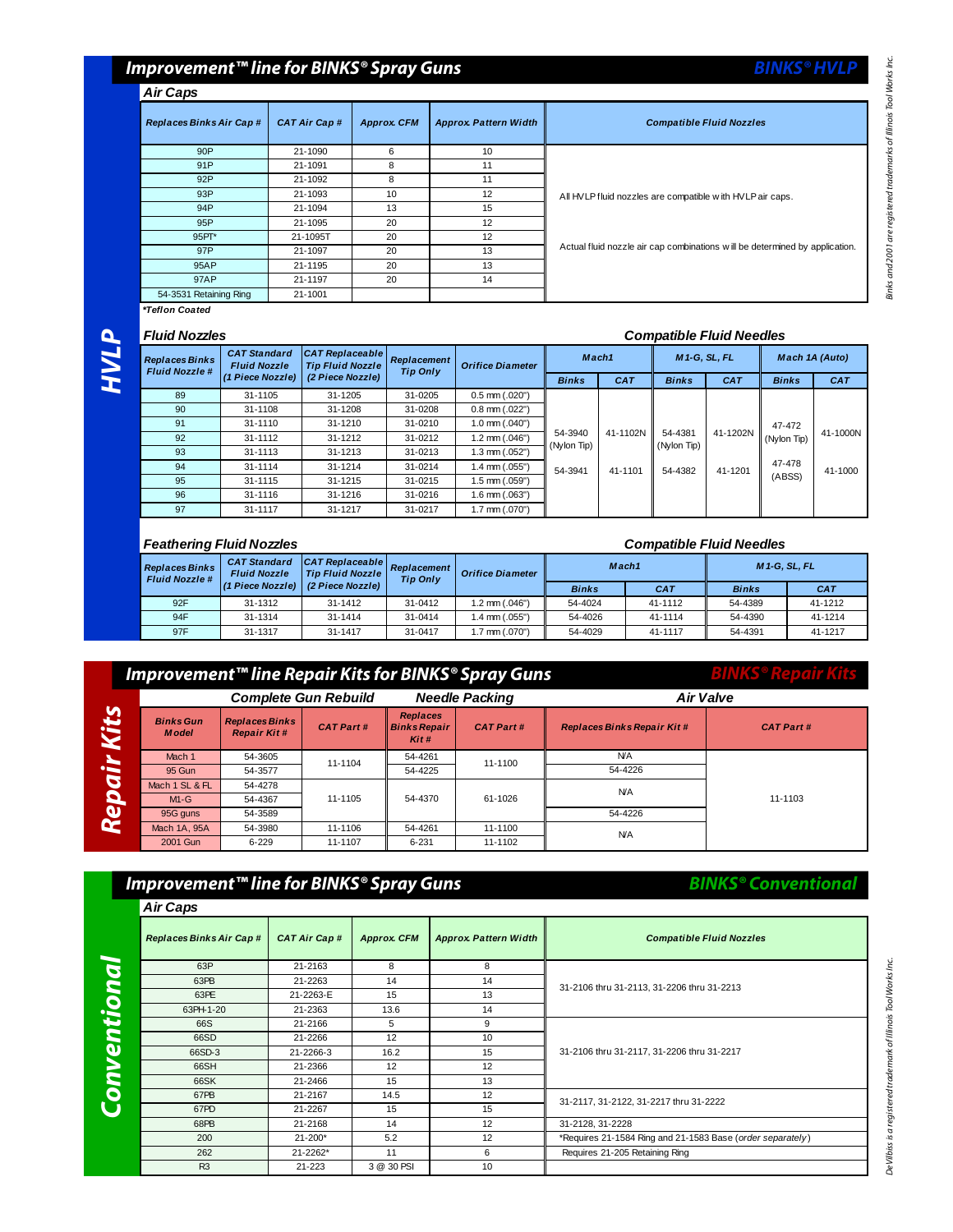### **Improvement™ line for BINKS® Spray Guns**

### **Co nve nti onal**

**HVL P**

| <b>Fluid Nozzles</b>                          |                                            |                                                   | <b>Compatible Fluid Needles</b> |                         |                                       |                 |              |                 |              |            |                   |                 |
|-----------------------------------------------|--------------------------------------------|---------------------------------------------------|---------------------------------|-------------------------|---------------------------------------|-----------------|--------------|-----------------|--------------|------------|-------------------|-----------------|
| <b>Replaces Binks</b><br><b>Fluid Nozzle#</b> | <b>CAT Standard</b><br><b>Fluid Nozzle</b> | <b>CAT Replaceable</b><br><b>Tip Fluid Nozzle</b> | Replacement<br><b>Tip Only</b>  | <b>Orifice Diameter</b> |                                       | 2001®           |              | 95              | 18           |            | 95A (Auto)        |                 |
|                                               | (1 Piece Nozzle)                           | (2 Piece Nozzle)                                  |                                 |                         | <b>Binks</b>                          | <b>CAT</b>      | <b>Binks</b> | <b>CAT</b>      | <b>Binks</b> | <b>CAT</b> | <b>Binks</b>      | <b>CAT</b>      |
| 62 SS                                         | 31-2106                                    | 31-2206                                           | 31-0606                         | $0.6$ mm $(.022")$      | 563                                   | 41-2507         | 663          | 41-2607         | 63           | 41-2707    | 763               | 41-0607         |
| 63 SS                                         | 31-2107                                    | 31-2207                                           | 31-0607                         | $0.7$ mm $(.028")$      |                                       |                 |              |                 |              |            |                   |                 |
| 63A SS                                        | 31-2110                                    | 31-2210                                           | 31-0610                         | 1.0 mm (.040")          |                                       |                 |              |                 |              |            |                   |                 |
| 63B <sub>SS</sub>                             | 31-2112                                    | 31-2212                                           | 31-0612                         | 1.2 mm (.046")          | 563A                                  | 41-2510         | 663A         | 41-2610         | 63A          | 41-2710    | 763A              | 41-0610         |
| 63C SS                                        | 31-2113                                    | 31-2213                                           | 31-0613                         | 1.3 mm (.052")          |                                       |                 |              |                 |              |            |                   |                 |
| 65 SS                                         | 31-2115                                    | 31-2215                                           | 31-0615                         | 1.5 mm (.059")          | 565                                   | 41-2515         | 665          | 41-2615         | 65           | 41-2715    | 765               | 41-0615         |
| 66 SS                                         | 31-2118                                    | 31-2218                                           | 31-0618                         | 1.8 mm (.070")          |                                       |                 |              |                 |              |            |                   |                 |
| 67 SS                                         | $31 - 2122$ *                              | 31-2222                                           | 31-0622                         | $2.2$ mm $(.086")$      | 567                                   | 41-2522         | 667          | 41-2622         | 67           | 41-2722    | 767               | 41-0622         |
| 68 SS                                         | 31-2128*                                   | 31-2228                                           | 31-0628                         | $2.8$ mm $(.110")$      | 568                                   | 41-2528         | 668          | 41-2628         | 68           | 41-2728    | 768               | 41-0628         |
| 66VT                                          | <b>N/A</b>                                 | 31-2218V**                                        | 31-0618V**                      | 1.8 mm (.070")          | 563VT                                 | 41-6518**       | 666VT        | 41-6618*        | 66VT         | 41-6713    | 766V <sup>-</sup> | 41-5613**       |
| 67VT                                          | <b>N/A</b>                                 | 31-2222V**                                        | 31-0622V**                      | 2.2 mm (.086")          | 567VT                                 | 41-6522**       |              | 667VT 41-6622*  | 67VT         | 41-6722    | 767VT             | 41-5622**       |
| 68VT                                          | <b>N/A</b>                                 | 31-2228V**                                        | 31-0628V**                      | $2.8$ mm $(.110")$      |                                       | 568VT 41-6528** |              | 668VT 41-6628** | 68VT         | 41-6728    |                   | 768VT 41-5628** |
| 57SS                                          | 31-2157                                    | <b>N/A</b>                                        | <b>N/A</b>                      | 5.54 mm (.218")         | 41-2900 Replaces Binks 54-1209 Needle |                 |              |                 |              |            |                   |                 |
| 59CSS                                         | 31-2171                                    | <b>N/A</b>                                        | <b>N/A</b>                      | 7.14 mm (.281")         | 41-2471 Replaces Binks 259 Needle     |                 |              |                 |              |            |                   |                 |

**BINKS® Conventional**

**DeVilbiss® HVLP**

**DeVilbiss® Conventional**

*Note: Actual fluid nozzle and air cap combinations are determined by application. \*\*For abrasive materials \*For Zinc order 31-2122Z or 31-2128Z \*\*\*Replace tip installation socket 3/8 x 1/4 drive P/N 98-0104*

### **Improvement™ line for DeVilbiss® Spray Guns**

### *Replaces DeVilbiss Air Cap # CAT Air Cap # Approx. CFM Approx. Pattern Width Compatible Fluid Nozzles* 28 HVLP 22-1028\*\* 18 18 11 33 HVLP 22-1033\*\* 18 9 46MP HVLP 22-1046 22 11 32-1111 thru 32-1111 thru 32-1118, 32-1211 thru 32-1218 83MP HVLP 22-1083 22 22 13 32-1118, 32-1122, 32-1218, 32-1222 100 GTI HVLP 22-1100 20 12 2000 GTI HVLP 22-2004\*\* 15.5 10 MCB 368 Retaining Ring 22-1001 *Air Caps* 32-2111 thru 32-2118, 32-2318, 32-2211 thru 32-2218, 32-2418 32-2111 thru 32-2118, 32-2318, 32-2211 thru 32-2218, 32-2418

*\*\*Available while supplies last*

| <b>Fluid Nozzles</b>               |                                                                                                |                  | <b>Compatible Fluid Needles</b>                           |                    |                    |            |                   |         |
|------------------------------------|------------------------------------------------------------------------------------------------|------------------|-----------------------------------------------------------|--------------------|--------------------|------------|-------------------|---------|
| Replaces<br><b>DeVilbiss Fluid</b> | $ CAT \tRe$ placeable<br><b>CAT Standard</b><br><b>Fluid Nozzle</b><br><b>Tip Fluid Nozzle</b> |                  | Replacement<br><b>Orifice Diameter</b><br><b>Tip Only</b> |                    | <b>JGHV</b>        |            | AGXV              |         |
| Nozzle#                            | (1 Piece Nozzle)                                                                               | (2 Piece Nozzle) |                                                           |                    | <b>DeVilbiss</b>   | <b>CAT</b> | <b>DeVilbiss</b>  | CAT     |
| AV-2120-FX                         | 32-1111                                                                                        | 32-1211          | 32-0211                                                   | 1.1 mm (.042")     | <b>JGA-421-FX</b>  | 42-1311    | AGX-440-FX        | 42-1511 |
| AV-2120-FF                         | 32-1114                                                                                        | 32-1214          | 32-0214                                                   | 1.4 mm (.055")     | JGA-421-FF         | 42-1314    | <b>AGX-440-FF</b> | 42-1514 |
| AV-2120-E                          | 32-1118**                                                                                      | 32-1218          | 32-0218                                                   | 1.8 mm (.070")     | JGA-421-E          | 42-1318    |                   |         |
| AV-2120-D                          | 32-1122                                                                                        | 32-1222          | 32-0222                                                   | $2.2$ mm $(.086")$ | <b>JGA-421-DEX</b> | 42-1322    |                   |         |

*\*\*Available while supplies last*

### **Improvement™ line for DeVilbiss® Spray Guns**

| Replaces DeVilbiss Air<br>Cap# | <b>CAT Air Cap #</b> | <b>Approx. CFM</b> | <b>Approx Pattern Width</b> | <b>Compatible Fluid Nozzles</b>                              |  |  |  |  |
|--------------------------------|----------------------|--------------------|-----------------------------|--------------------------------------------------------------|--|--|--|--|
| 58                             | 22-2058              | 6                  | 9                           |                                                              |  |  |  |  |
| $62HD^*$                       | 22-2062              | 19                 | 8                           |                                                              |  |  |  |  |
| $64HD^*$                       | 22-2064              | 22                 | 14                          |                                                              |  |  |  |  |
| 80                             | 22-2080              | 14                 | 13                          | 32-2111 thru 32-2118, 32-2318, 32-2211 thru 32-2218, 32-2418 |  |  |  |  |
| 704                            | 22-2704              | 21                 | 11                          |                                                              |  |  |  |  |
| 777                            | 22-2777**            | 23                 | 13                          |                                                              |  |  |  |  |
| 797                            | 22-2797              | 21                 | 17                          |                                                              |  |  |  |  |
| 880                            | 22-2880              | 15                 | 12                          | 32-2122; 32-2222                                             |  |  |  |  |
| 9000                           | 22-2900              | 12                 | 10                          | 32-2111 thru 32-2118, 32-2318, 32-2211 thru 32-2218, 32-2418 |  |  |  |  |
| MBC 368 Retaining Ring         | 22-1001              |                    |                             |                                                              |  |  |  |  |

*\*\*Available while supplies last*

**Co n**

**nti onal**

| <b>Fluid Nozzles</b>               |                                            |                                                   |                                | <b>Compatible Fluid Needles</b> |                   |            |                   |         |
|------------------------------------|--------------------------------------------|---------------------------------------------------|--------------------------------|---------------------------------|-------------------|------------|-------------------|---------|
| Replaces<br><b>DeVilbiss Fluid</b> | <b>CAT Standard</b><br><b>Fluid Nozzle</b> | <b>CAT Replaceable</b><br><b>Tip Fluid Nozzle</b> | Replacement<br><b>Tip Only</b> | <b>Orifice Diameter</b>         | <b>JGA</b>        |            | AGX & MBC         |         |
| Nozzle#                            | (1 Piece Nozzle)                           | (2 Piece Nozzle)                                  |                                |                                 | <b>DeVilbiss</b>  | <b>CAT</b> | <b>DeVilbiss</b>  | CAT     |
| AV-650-FX                          | 32-2111                                    | 32-2211                                           | 32-0611                        | $1.1$ mm $(.042")$              | <b>JGA-421-FX</b> | 42-1311    | AGX-440-FX        | 42-1511 |
| AV-650-FF                          | 32-2114                                    | 32-2214                                           | 32-0614                        | 1.4 mm (.055")                  | <b>JGA-421-FF</b> | 42-1314    | <b>AGX-440-FF</b> | 42-1514 |
| AV-650-E                           | 32-2118(Z)*                                | 32-2218                                           | 32-0618                        | $1.8$ mm $(.070")$              | JGA-421-E         | 42-1318    | <b>MBC-444-E</b>  | 42-1418 |
| AV-650-EX                          | 32-2318                                    | 32-2418                                           | 32-0818                        | 1.8 mm (.070")                  | JGA-421-DEX       | 42-1322    | MBC-496-DEX       | 42-1422 |
| AV-650-D                           | $32 - 2122(Z)^*$                           | 32-2222                                           | 32-0622                        | $2.2$ mm $(.086")$              |                   |            |                   |         |
| AV-650-C                           | 32-2128(Z)*                                | <b>N/A</b>                                        | <b>N/A</b>                     | $2.8$ mm $(.110")$              | JGA-421-C         | 42-1328    | MBC-496-C         | 42-1428 |

DeVibiss is a registered trademark sof Works Inc. Binks and 2001 Works Tool Works of Illinois Tool Works Inc. Binks and 2001 are registered trademarks of Illinois Tool Works Inc. Inc. Binks of Illinois Tool Works Inc. DeVilbiss is a registered trademark of Illinois Tool Works Inc.